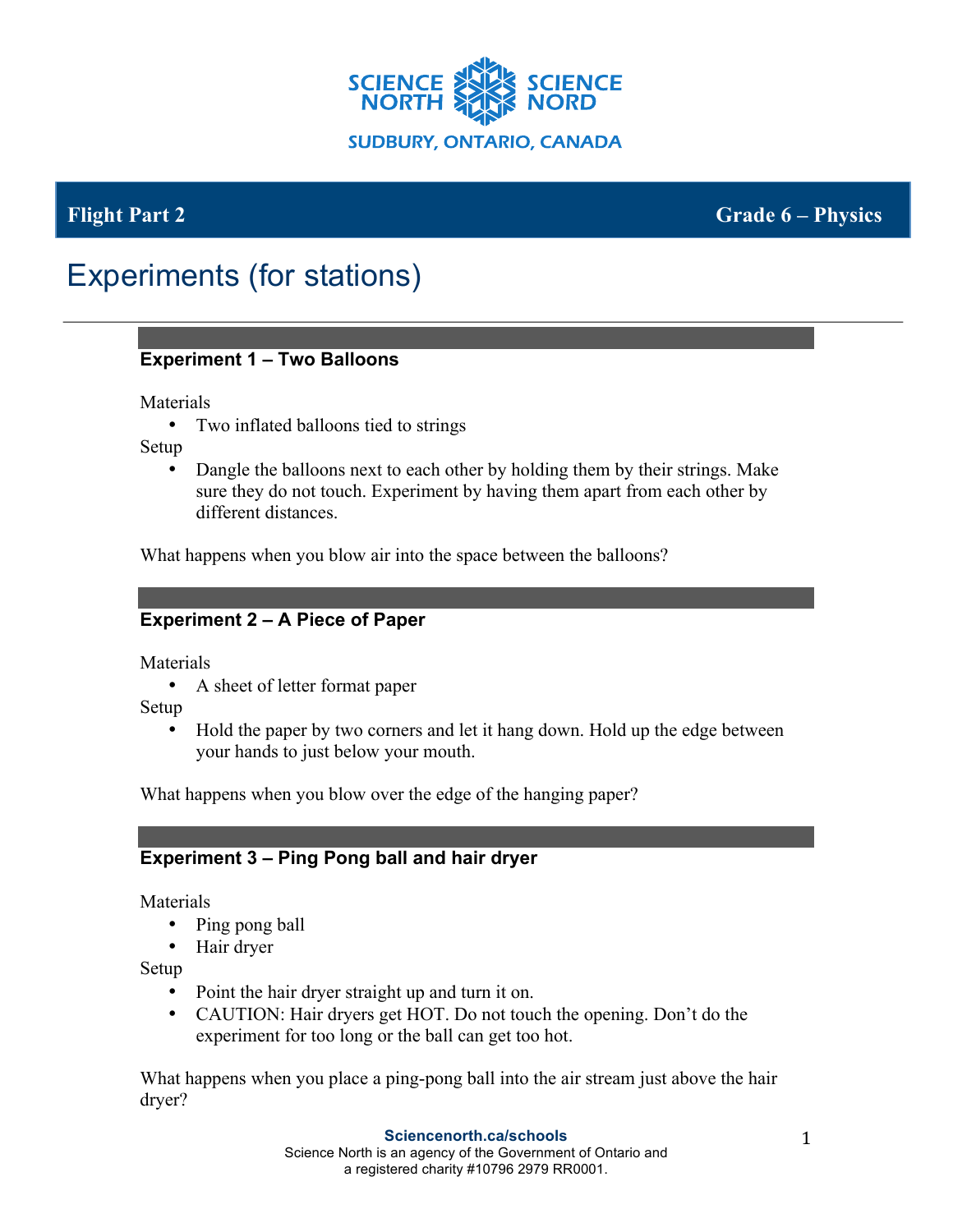### **Experiment 4 – Water and Straws**

Materials

- A cup partway filled with water
- A straw, cut in half

Setup

- Hold one half of the straw in place in the middle of the cup of water. Make sure you lower it close to the bottom of the cup. Bring the other straw close to the top opening of the first straw at a right angle.
- NOTE: Make sure each person uses a new straw.

What happens when you blow air across the straw in the water?

### **Experiment 5 – Funnel and Ball**

**Materials** 

- A ping pong ball
- A funnel

Setup

• Place the ball under the funnel on the table. Cup your hand over the narrow end of the funnel. Make sure to take a big breath!

What happens when you blow into the funnel and raise it up while still blowing?

If this doesn't work, point the funnel downward, hold the ping-pong ball in place inside it, and release as you start blowing. What happens?

#### **Experiment 6 – Paper Bridge**

Materials

- Two books
- A piece of letter format paper

Setup

• Place the books on the table about 5 cm apart. Place the paper over them so it forms a bridge.

What happens when you blow air under the bridge?